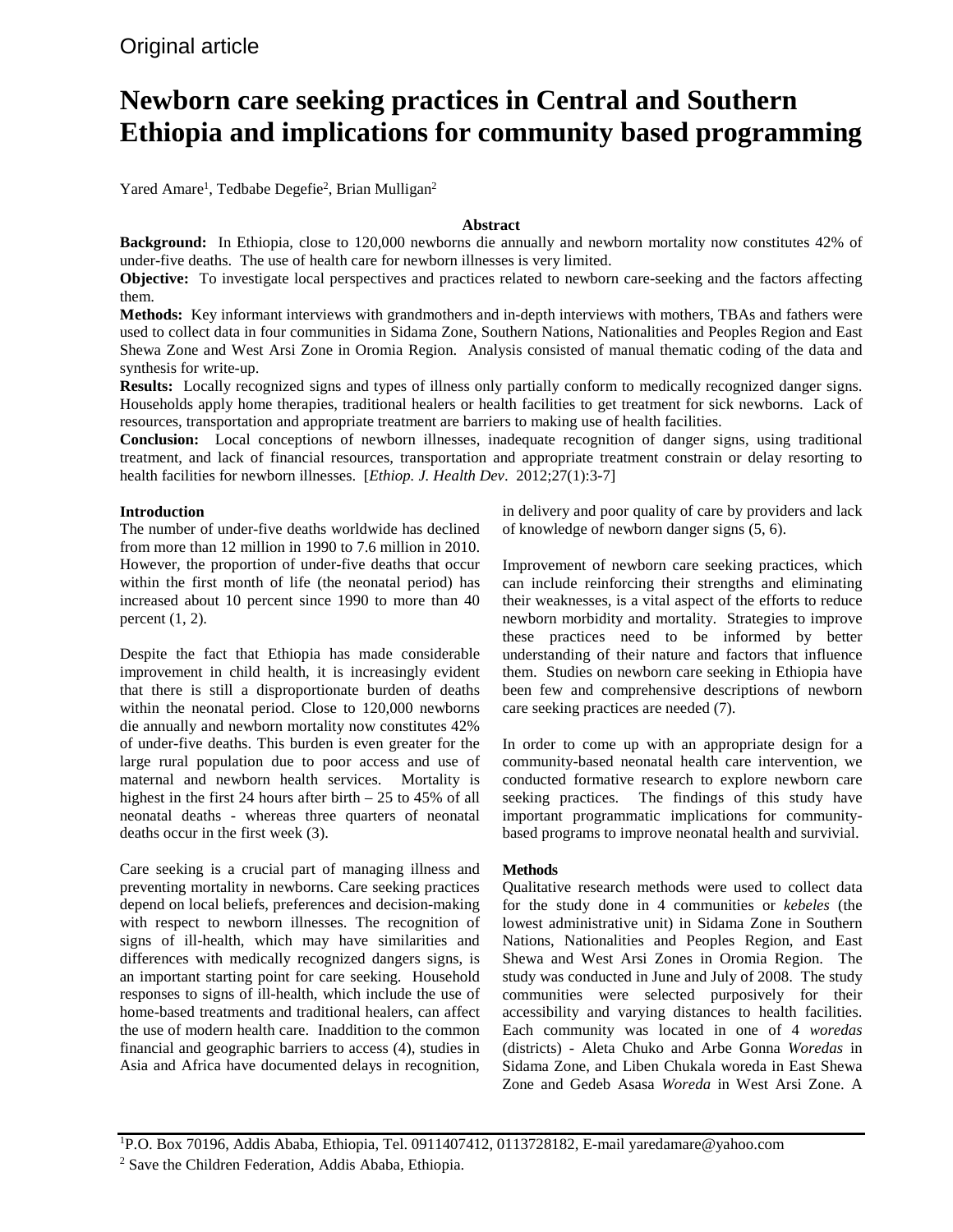total of eight key informant interviews with grandmothers, seven in-depth interviews with TBAs, fifteen in-depth interviews with fathers, and twenty seven in-depth interviews with mothers were made for in the study.

Research assistants experienced in qualitative investigation did the interviews. Local translators were used to translate from Sidama and Oromiffa to Amharic. The interviews were tape recorded and later transcribed verbatim in Amharic.

Data analysis started with a review of the transcripts. Responses were manually coded under various themes that were of concern in the study including perceived signs, symptoms, causes and types of newborn illnesses as well as factors influencing responses to them. The data that was compiled under the various themes were then synthesized, noting relationships and frequencies among themes and differences by respondent type and study sites, and written up.

#### **Results**

Care seeking practices are aimed at the attainment of locally recognized conditions of good health in newborns. In the study communities, signs of health in newborns are seen to include steady weight gain, breastfeeding well, high birth weight, and absence of skin sores and illnesses such as colds, diarrhea and fever. Newborns who do not cry a lot and are happy and playful are also thought to be healthy.

Care seeking practices are also based on and address locally recognized signs of illness. A common and closely related set of signs of illness in newborns frequently identified by mothers, grandmothers and fathers were continuous crying or irritability, inability to suck and fever. Newborns in Aleta Chuko and Arbe Gonna are given a herbal medicine called *hamessa*. In Liben Chukala, mothers label the condition as *mitch<sup>[1](#page-1-0)</sup>*, and rub them with a local herb or have them inhale the smoke from burning the leaves. Respondents in Gedeb Asasa said that mitch is caused by the evil eye or the devil and take such babies to a *qalicha[2](#page-1-1)* who may prescribe an amulet or a herbal drink,or to a *wogesha[3](#page-1-2)* for massaging with butter. Other mothers and most fathers said that they would take the baby to a health facility as a first resort or if such treatments did not work. On the other hand, a Protestant mother in Liben Chukala, who had church elders pray for the baby, gave what was a

 $\overline{a}$ 

common explanation for not taking newborns to health facilities.

*We don't take him to a health facility because they will not do anything for him. I just call the elders here to pray for him, according to our faith. They don't give medicine to a baby under one month of age. Since they told me to go back and just breastfeed the newborn in the past, I don't take him there.*

A second set of signs of illness were vomiting, diarrhea, stomach ache and weight loss. Most mothers and fathers said that they would take a newborn exhibiting such signs to the health facility promptly. Some of them would take such babies to a traditional healer or give them a herbal drink. Others believe that vomiting is just a sign of a growing chest or overfeeding.

Some mothers and fathers identified skin rashes as a sign of illness. In Arbe Gonna, they rub the newborn with a herb called *hamessa,* or take the baby to a health facility like many mothers in the other communities. Sore skin is said to come from lack of hygiene or the evil eye in Gedeb Asasa and treated by bathing or having the baby inhale smoke from roasting coffee and barley, respectively.

Difficult or fast breathing was recognized as a sign of illness by some mothers and grandmothers while others either did not know about it or considered it a temporary problem. Those who recognized it as a sign of ill-health recommended taking the baby to a health facility. In conformity with some grandmothers in Arbe Gonna, an eighteen-year old woman asserted that babies experiencing such breathing problems 'have folded intestines from not being carried properly. They are taken to a *wogesha*. If the *wogesha* does not heal the baby, he has to be taken to a health center'.

Many respondents did not identify redness of the eye, lethargy, umbilical infections, low temperature or fits as signs of illness. Those who recognized redness of the eye as a health problem treated babies with the *hamessa*  herb in Arbe Gonna, rubbed them with a local herb in Liben Chukala, whereas others took them to a health facility. People may only resort to prayer in case of lethargy in babies. Newborns with umbilical infections are again treated with *hamessa* or considered to have a temporary problem in Arbe Gonna, or taken to health facilities in Aleta Chuko and Gedeb Asasa. A mother in Gedeb Asasa said that she would get ampicillin from the clinic and put it on a sore stump. Also in Gedeb Asasa, a woman said that babies who had stomach cramps – recognized when they wriggle or cry when defecating – are given a mixture of local herbs known as *tena adam, tikur azmud, kebericho, tej sar* and *abesud.*

Closely related to the signs of illness outlined above, local notions of full-fledged newborn illnesses also guide

<span id="page-1-0"></span><sup>&</sup>lt;sup>1</sup>A widely accepted condition in Ethiopia in which people are affected by environmental conditions causing fever, cramps or skin sores particularly when stepping outside the house after eating or sweating.

<span id="page-1-1"></span><sup>&</sup>lt;sup>2</sup>A local spiritual leader.

<span id="page-1-2"></span><sup>3</sup> A traditional healer skilled with the use of his or her hands to correct physical abnormalities.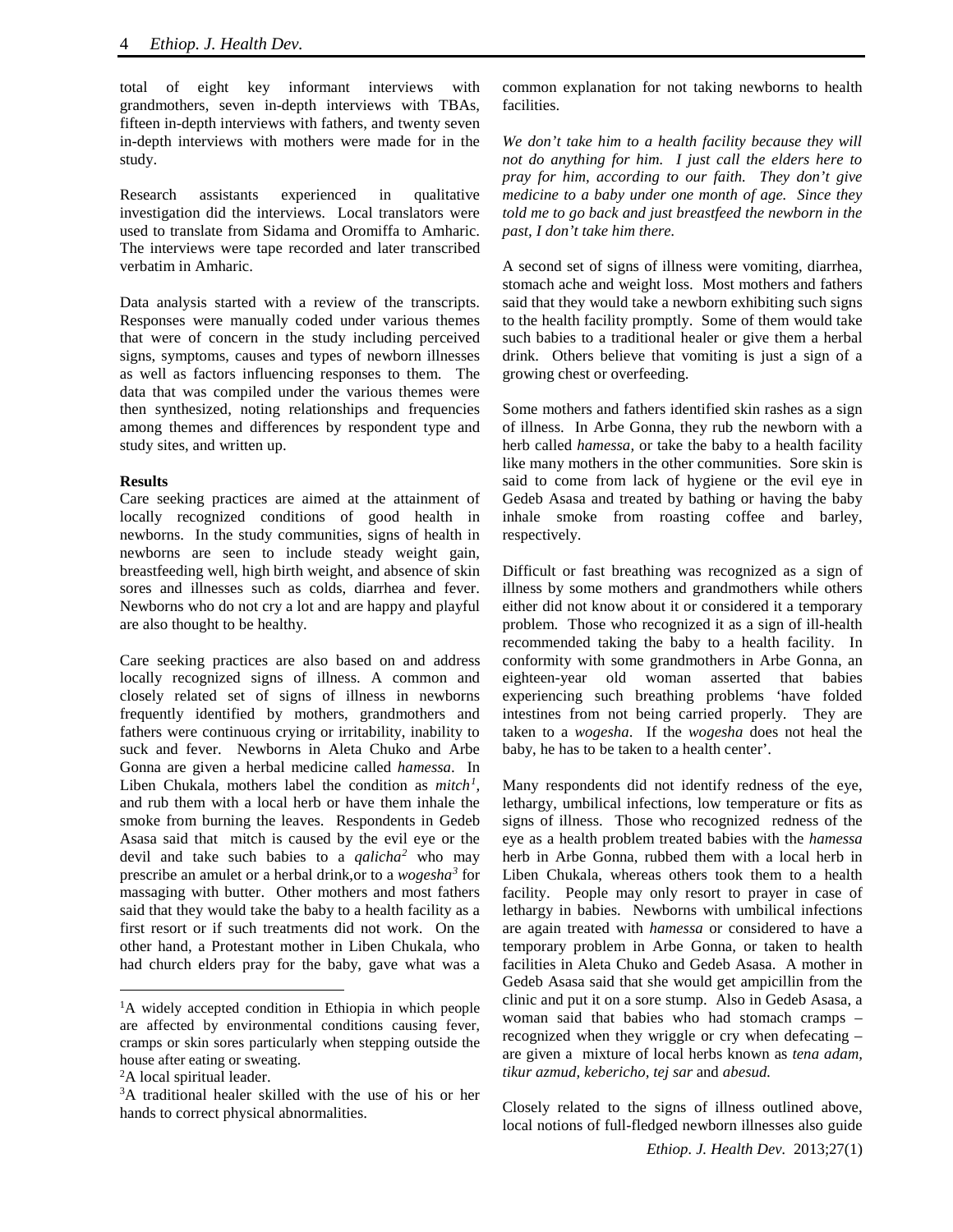care seeking practices. Table 1 summarizes such locally recognized newborn illnesses, their perceived causes and symptoms, and care seeking for them. The table shows that home remedies and approaching traditional healers are common responses to locally recognized illnesses in newborns, while they are taken to health facilities for other illnesses or as a second resort after pursuing the former options.

| Local<br><b>Illness</b> | Locality       | <b>Causes</b>                                                | <b>Symptoms</b>                                                         | <b>Care-Seeking</b>                                                 |
|-------------------------|----------------|--------------------------------------------------------------|-------------------------------------------------------------------------|---------------------------------------------------------------------|
| Hamessa                 | Aleta Chuko    | Illness, lack of good food<br>during pregnancy, failure      | Inability to suck, continuous<br>crying or irritability, fever,         | 1 <sup>st</sup> -Hamessa<br>herbal medicine,                        |
|                         | Arbe Gonna     | of mother and newborn<br>to drink hamessa herbal<br>medicine | stomach cramps, skin rashes<br>and redness of the eye and<br>umbilicus. | 2 <sup>nd</sup> -Health facility                                    |
| Mitch                   | Liben Chikuala | N/A                                                          | Inability to suck, continuous<br>crying, fever.                         | Herbal rub<br>and<br>inhalation<br>οf<br>herbal smoke               |
|                         |                |                                                              | <b>Sickness</b><br>of<br>the<br>eve<br>and                              |                                                                     |
|                         | GedebAsasa     | Excessive<br>exposure<br>to<br>sun                           | stomach.                                                                |                                                                     |
| <b>Buateta</b>          | Aleta Chuko    | Unknown                                                      | Vomiting, diarrhea, abdominal                                           | Health facility or                                                  |
|                         |                |                                                              | distention, inability to suck or<br>sleep and continuous crying         | local<br>medicine<br>from wogesha or                                |
|                         |                |                                                              |                                                                         | <b>TBA</b>                                                          |
| Berd                    | Liben Chikuala | Contact with cold air or<br>wind                             | difficulty<br>breathing,<br>Fever,<br>coughing,<br>throat.<br>sore      | Health<br>facility<br>with<br>possible                              |
|                         | Gedeb Asasa    |                                                              | continuous crying, inability to<br>feed and open eyes                   | delay                                                               |
| Samba<br>mitch          | Aleta Chuko    | N/A                                                          | Cough, raising eyes upwards<br>& sounds of pain                         | Health facility or<br>herbal medicine                               |
|                         | Arbe Gonna     |                                                              |                                                                         |                                                                     |
| Kufto                   | Gedeb Asasa    | N/A                                                          | Fever, skin rash and swellings                                          | 1 <sup>st</sup> -Herbal<br>bath<br>2 <sup>nd</sup> -Health facility |
| Kufa (cold)             | Gedeb Asasa    | Unsanitary conditions eg.<br>smell of livestock urine        | Cough and swelling of the<br>face                                       | Health facility if it<br>persists or gets<br>worse                  |
| Megagna                 | Gedeb Asasa    | Contact with an evil spirit                                  | Swelling of the body, face and<br>hands; peeling off of skin            | Health facility                                                     |
| Wosfat                  | Arbe Gonna     | Stomach worms due to                                         | Vomiting and diarrhea                                                   | 1 <sup>st</sup> -Herbal                                             |
|                         |                | intake<br>οf<br>unhygienic<br>water                          |                                                                         | medicine,<br>2 <sup>nd</sup> -Health facility                       |
|                         |                |                                                              |                                                                         |                                                                     |

Table 1: **Local Newborn Illnesses and Care Seeking**

If they determine that a visit to a health facility is appropriate, many mothers denied that any factor would prohibit them from making such a visit with their newborn. According to some mothers, grandmothers and fathers, however, the cost of or inability to pay for care and their perceptions regarding the severity of the illness and the lack of capacity of health workers to treat sick newborns can affect the likelihood or timeliness of a visit to health facilities.

It is mostly mothers who notice a sign of illness in a newborn and who consult their husbands and sometimes neighbors about it. The decision to go to a health facility is often made by the father but in consultation with mothers. Grandmothers sometimes influence such decisions also.

## **Discussion**

Care seeking practices play an important role in reducing the impact of newborn illnesses including mortality. While correct recognition of danger signs in newborns is essential to effective care seeking, previous studies have shown that mothers often have limited knowledge about them (8-10). In the study communities, some locally recognized signs and types of ill-health correspond with medically recognized indicators and types of illness while others were distinct. Many respondents were also not aware of medically recognized danger signs such as redness of the eye, lethargy, umbilical infections, hypothermia or fits.

As in other settings, community members pursue specific care-seeking options for the different types and signs of illness they recognize, which include the use of homebased herbal medicines, baths, rubs or inhalants, consultation of traditional healers who prescribe herbal drinks, massages or amulets, or visits to health facilities (11-13). Similarities and differences within and between communities were observed in responses to newborn illnesses. In some cases, households made use of modern health care subsequent to the unsuccessful use of homebased remedies and traditional healers whom they may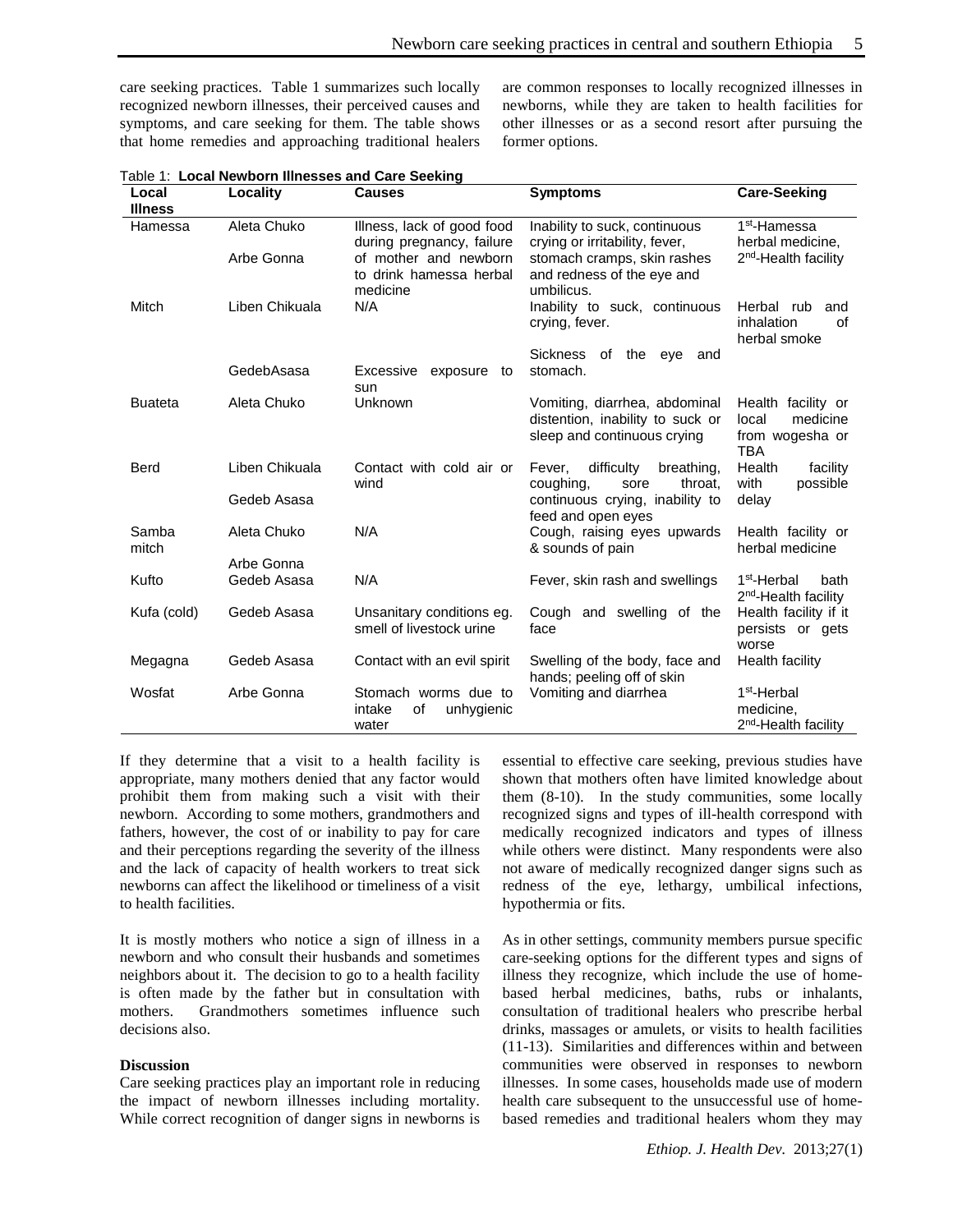prefer due to cultural beliefs and greater accessibility (14, 15). This inevitably leads to delays in using health facilities for newborn illnesses, in addition to the influence of time lapses related to assessments of the severity and persistence of illnesses  $(16, 17)$ .

Similar to the findings from a study conducted in Ghana, factors such as the cost of health care, lack of money or transportation, and the lack of appropriate treatment for newborns in health facilities were also said to delay or constrain use of modern health care in the study communities (18). The decision to seek care from health facilities is mostly ultimately made by fathers, although often in consultation with mothers. Grandmothers are also apparently able to influence such decisions in certain cases.

## *Conclusion*

Initiatives to scale-up the nationally recommended package of practices for improving neonatal health in Ethiopia should be adapted to local socio-cultural contexts and health practices. This will guide message development for behavior change communication and allow prioritization of recommended practices according to ease of introduction and impact on reducing newborn mortality.

The findings of this study call for certain steps to improve care seeking and services for newborns. It is necessary to strengthen community awareness of illness signs in newborns and demand for medical care. Awareness raising efforts should relate known newborn danger signs with local beliefs regarding signs and types of newborn illness and target various household members-mothers, fathers and grandmothers. It is important to address financial, physical and other sociocultural barriers to care-seeking. The involvement of traditional healers in improving prevention of and careseeking and referrals for newborn illnesses should be considered as well.

## **Acknowledgements**

The Saving Newborn Lives Project implemented by Save the Children, USA and John Snow International sponsored the study.

We would like to thank our research assistants Seblewongel Ayalew, Yewilsew Mengiste, Serawit Omer and Selamawit Menkir who collected the data for the study in a highly competent manner. We also appreciate the permission and support provided by Oromia and SNNP Regions. We are grateful for the willing participation of members of the study communities.

## **References**

- 1. UNICEF, WHO, World Bank, UN DESA/Population Division. Levels & Trends in Child Mortality. Report 2011*.* New York: UNICEF, 2011.).
- 2. Liu L, Johnson HL, Cousens S, Perin J, Scott S, Lawn JE, et.al. Global, regional, and national causes of child mortality: An updated systematic analysis for 2010 with time trends since 2000. *Lancet*  2012;379(9832): 2151-2161.
- 3. Central Statistical Authority (Ethiopia) and ICF International. Ethiopia Demographic and Health Survey 2011. Addis Ababa, Ethiopia and Calverton, Maryland, USA, 2012.
- 4. [Bazzano AN,](http://www.ncbi.nlm.nih.gov/pubmed?term=%22Bazzano%20AN%22%5BAuthor%5D) [Kirkwood BR,](http://www.ncbi.nlm.nih.gov/pubmed?term=%22Kirkwood%20BR%22%5BAuthor%5D) [Tawiah-Agyemang C,](http://www.ncbi.nlm.nih.gov/pubmed?term=%22Tawiah-Agyemang%20C%22%5BAuthor%5D) [Owusu-Agyei S,](http://www.ncbi.nlm.nih.gov/pubmed?term=%22Owusu-Agyei%20S%22%5BAuthor%5D) [Adongo PB.](http://www.ncbi.nlm.nih.gov/pubmed?term=%22Adongo%20PB%22%5BAuthor%5D) Beyond symptom recognition: Care-seeking for ill newborns in rural Ghana. *[Trop Med Int Health](http://www.ncbi.nlm.nih.gov/pubmed/18291010)* 2008;13(1):123-8.
- 5. Mohan P, Agarwal SDK, Martines JC and Sen K. Care-seeking practices in rural Rajasthan: Barriers and facilitating factors. *Journal of Perinatology* 2008;28:S31–S37.
- 6. Waiswa P, Kemigisa M, Kiguli J, Naikoba S, Pariyo GW and Peterson S. Acceptability of evidence-based neonatal care practice in rural Uganda-Implications for programming. *BMC Pregnancy and Childbirth*  2008;8(21):1471-2393.
- 7. Warren, C. Care of the newborn: Community perceptions and health seeking behavior. *Ethiop J Health Dev* 2010: 24 Special Issue 1: 110-114.
- 8. Syed U, Khadka N, Khan A and Wall S. Careseeking practices in South Asia: Using formative research to design program interventions to save newborn lives. *Journal of Perinatology* 2008; 28: S9–S13.
- 9. [Choi Y,](http://www.ncbi.nlm.nih.gov/pubmed?term=%22Choi%20Y%22%5BAuthor%5D) [El Arifeen S,](http://www.ncbi.nlm.nih.gov/pubmed?term=%22El%20Arifeen%20S%22%5BAuthor%5D) [Mannan I,](http://www.ncbi.nlm.nih.gov/pubmed?term=%22Mannan%20I%22%5BAuthor%5D) [Rahman SM,](http://www.ncbi.nlm.nih.gov/pubmed?term=%22Rahman%20SM%22%5BAuthor%5D) [Bari](http://www.ncbi.nlm.nih.gov/pubmed?term=%22Bari%20S%22%5BAuthor%5D)  [S,](http://www.ncbi.nlm.nih.gov/pubmed?term=%22Bari%20S%22%5BAuthor%5D) [Darmstadt](http://www.ncbi.nlm.nih.gov/pubmed?term=%22Darmstadt%20GL%22%5BAuthor%5D) GL, [Black RE,](http://www.ncbi.nlm.nih.gov/pubmed?term=%22Black%20RE%22%5BAuthor%5D) [Baqui AH;](http://www.ncbi.nlm.nih.gov/pubmed?term=%22Baqui%20AH%22%5BAuthor%5D) [Projahnmo](http://www.ncbi.nlm.nih.gov/pubmed?term=%22Projahnmo%20Study%20Group%22%5BCorporate%20Author%5D)  [Study Group.](http://www.ncbi.nlm.nih.gov/pubmed?term=%22Projahnmo%20Study%20Group%22%5BCorporate%20Author%5D) Can mothers recognize neonatal illness correctly? Comparison of maternal report and assessment by community health workers in rural Bangladesh. *[Trop Med Int Health](http://www.ncbi.nlm.nih.gov/pubmed/20406425)* 2010;15(6):743- 53.
- 10. [Waiswa P,](http://www.ncbi.nlm.nih.gov/pubmed?term=%22Waiswa%20P%22%5BAuthor%5D) [Kallander K,](http://www.ncbi.nlm.nih.gov/pubmed?term=%22Kallander%20K%22%5BAuthor%5D) [Peterson S,](http://www.ncbi.nlm.nih.gov/pubmed?term=%22Peterson%20S%22%5BAuthor%5D) [Tomson G,](http://www.ncbi.nlm.nih.gov/pubmed?term=%22Tomson%20G%22%5BAuthor%5D) [Pariyo GW.](http://www.ncbi.nlm.nih.gov/pubmed?term=%22Pariyo%20GW%22%5BAuthor%5D) Using the three delays model to understand why newborn babies die in eastern Uganda. *[Trop Med Int Health](http://www.ncbi.nlm.nih.gov/pubmed/20636527)* 2010;15(8):964-72.
- 11. [Ahmed](http://tropej.oxfordjournals.org/search?author1=Shameem+Ahmed&sortspec=date&submit=Submit) S, [Sobhan](http://tropej.oxfordjournals.org/search?author1=Farzana+Sobhan&sortspec=date&submit=Submit) F, [Islam](http://tropej.oxfordjournals.org/search?author1=Ariful+Islam&sortspec=date&submit=Submit) A, [Barkat](http://tropej.oxfordjournals.org/search?author1=Barkat%E2%80%90e%E2%80%90Khuda&sortspec=date&submit=Submit)‐e‐Khuda. Neonatal morbidity and care‐seeking behavior in rural Bangladesh. *J Trop Pediatr* 2001;47(2):98- 105.
- 12. Chowdhury H , Thompson S , Ali M, Alam N, Yunus M and Streatfield P. Care seeking for fatal illness episodes in neonates: A population-based study in rural Bangladesh. *BMC Pediatr* 2011;11:88.
- 13. Warren, C. Care of the newborn: Community perceptions and health seeking behavior. *Ethiop J Health Dev* 2010;24 Special Issue 1:110-114.